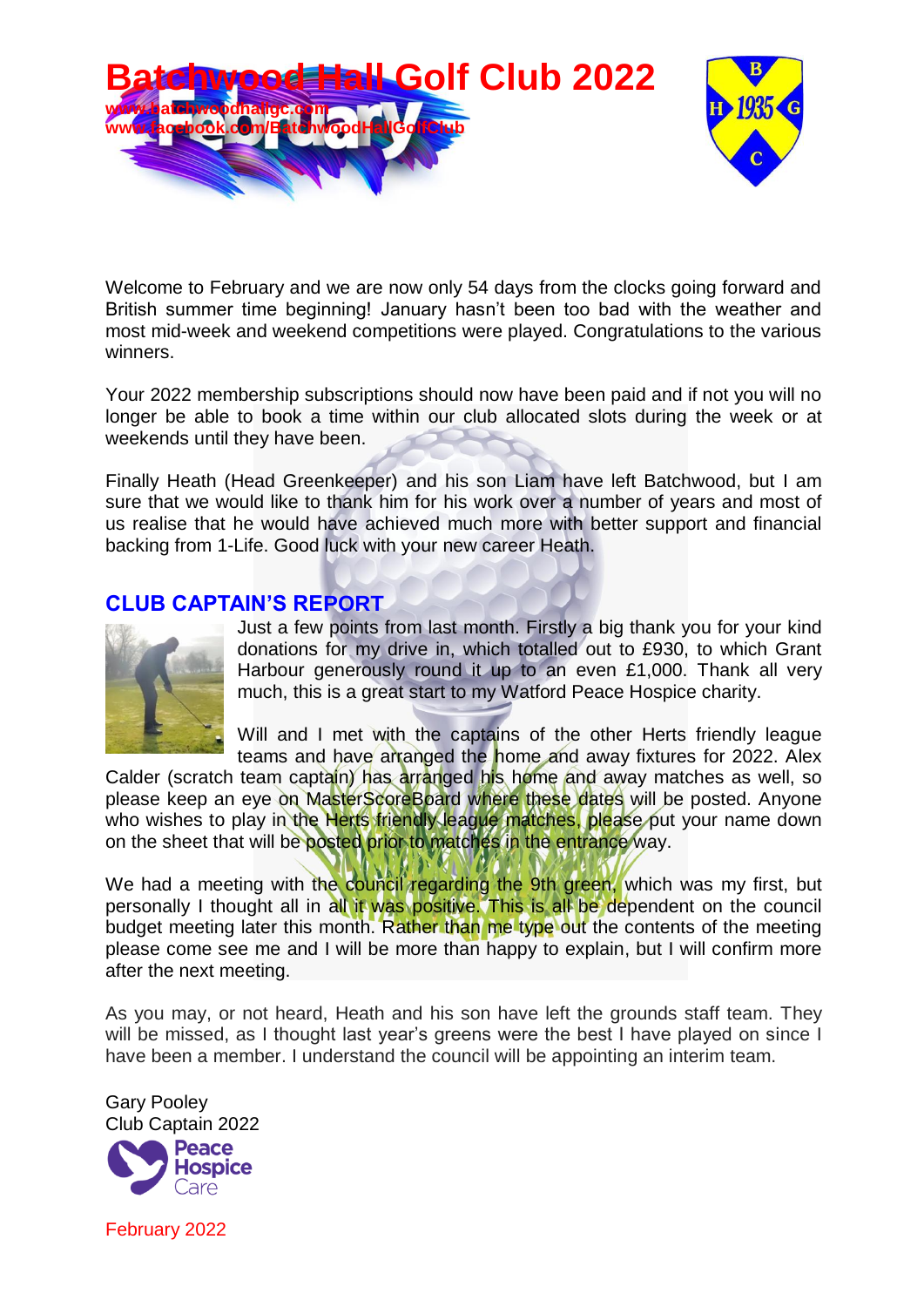



#### **LADIES SECTION REPORT**

**Mix & Match 666 (Saturday 22nd & Tuesday 25th January)** Winners: Alison Higginbottom & Jane Sullivan (40 points) Runners Up: Gill Burnett & Chris Jones (28 points)

#### **Birdies in singles competitions**

No qualifying competitions

#### **Dates for Diary:**

Tuesday 8th February - Session on the rules of golf followed by social and presentation of prizes and trophies

## **DATES FOR YOUR DIARY**

Tuesday 14<sup>th</sup> June **19th June 19th Ladies Invitation Day**<br>
Saturday 18<sup>th</sup> June Men's Club Champion Saturday  $18^{th}$  June  $\begin{array}{ccc} 1 & - & \end{array}$  Men's Club Championships (36 holes)<br>Sat  $2^{nd}$  & Sun  $3^{rd}$  July  $\begin{array}{ccc} 1 & - & \end{array}$  Ladies Club Championships Sat  $23^{rd}$  & Sun  $24^{th}$  July Presidents Cup Saturday 20<sup>th</sup> August Men's Invitation Day (36 holes) Sat 24<sup>th</sup> & Sun 25<sup>th</sup> September J.H. Taylor Weekend

### **FEBRUARY COMPETITIONS**

Thurs 3<sup>rd</sup> Sat  $5^{\text{th}}$  & Sun  $6^{\text{th}}$ Thurs 10<sup>th</sup> Sat 12<sup>th</sup> & Sun 13<sup>th</sup> Thurs 17<sup>th</sup>

Sat 19<sup>th</sup> & Sun 20<sup>th</sup> Thurs 24 $^{\rm th}$ Sat 26<sup>th</sup> & Sun 27<sup>th</sup>

### **JANUARY WINNERS**

Sun 2<sup>nd</sup> Thurs  $6<sup>th</sup>$ 

- 
- 
- Ladies Club Championships
- 
- 
- 
- Monday 5<sup>th</sup> December 2022 Annual General Meeting 7.30pm

Senators Stableford Medal 7-day Winter Stableford Medal - Midweekers 4BBB Stableford 5's & 3's **TX IN7-day 4BBB Stableford par 4 double score** Midweekers Single Stableford (16 holes to count)

7-day Single Stableford (16 holes to count) Midweekers Team Waltz 1-2-3 Stableford

- 7-day Team Waltz 1-2-3 Stableford
- 7-day Single Stableford  **Winner: Rory O'Connor (38 pts.)** (16 holes to count) R/Up: Justin Saunders (37 pts.)
- Senators/Midweekers Medal Winner: Bob Reitemeier (32 pts.) R/Up: Colin Rowe (32 pts.) Senators Medal Winner: Colin Freeman (30 pts.)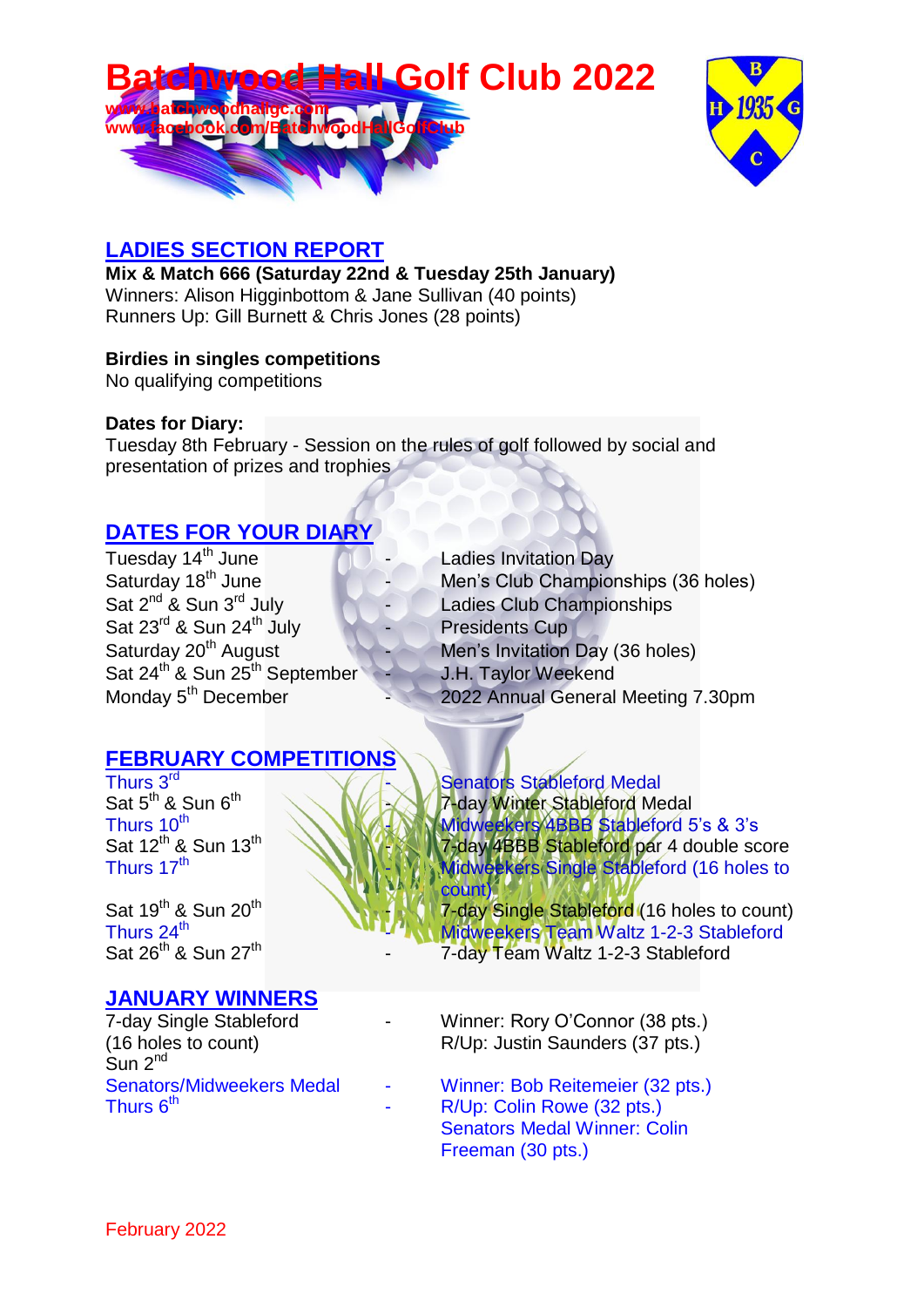



Midweekers 4BBB (par 4 double) - Winners: Mick Clark & Thurs 13<sup>th</sup> Chris Wheatley (58 pts.)

Sat  $15^{th}$  & Sun  $16^{th}$  Saunders (52 pts.)

# Midweekers Stableford (16 holes) - Winner: Steve Evans (35 pts.)<br>Thurs 20<sup>th</sup> R/Up: Geoff Kirby (35 pts.)

7-day 4-4-2- Stableford - Winners: Daren Hutchin, Geoff Kirby, Jason

Sat  $29^{th}$  & Sun  $30^{th}$  $Sun$  30<sup>th</sup>

R/Up: Chris Wheatley & Brian Gathern (57 pts.)

7-day 4BBB Domino 5's & 3's - Winners: Matt Newland & Justin R/Up: Justin Saunders & Giles Cooke (50 pts.)

R/Up: Geoff Kirby (35 pts.)

Sat  $22^{nd}$  & Sun  $23^{rd}$  Kirby & Roy Darby (124 pts.) R/Up: Mark Burleigh, Nigel Ward, Jim Sinnott & Nigel Willis (121 pts.) Midweekers AM-AM (best 2)  $\begin{matrix} 1 & 1 \end{matrix}$  Winners: Graham Harvey, Richard Sullivan, Thurs 27<sup>th</sup> Jeff Blakeley, Dave Hollick (86 pts.) R/Up: Steve Marshall, Paul Maidment, Jim Sinnott, David Valentine (82 pts.) 7-day Bill Ewer Stableford Winner: John Caswell (38 pts.) R/Up: Justin Saunders (37 pts.) 7-day Sunday Stableford Winner: Steve Horner (34 pts.) R/Up: Nick Sheppard (33 pts.)

### **SENATORS/MIDWEEKERS REPORT**

The New Year has started with some sunny and pleasant weather conditions, although mud and frost has made playing difficult at times. This was the case with the January medal where Colin Freeman won the Senators competition with 30 points. This was the first one where all members who had reached 70 years of age on the day of the competition became eligible to take part.

The very first Midweekers medal also took place at the same time with all members who had not reached the same age being eligible. Bob Reitemeier was the winner with 32 points.

Alan Williams Senator Organiser

## **SENIOR CAPTAINS REPORT**



As I wrote my first report as Seniors Captain I was unaware as to the extent of the injuries I had sustained as a result of falling down stairs at home (sober I hasten to add...contrary to rumour!). As a consequence it is likely that I will be a "non-playing" Captain.

February 2022